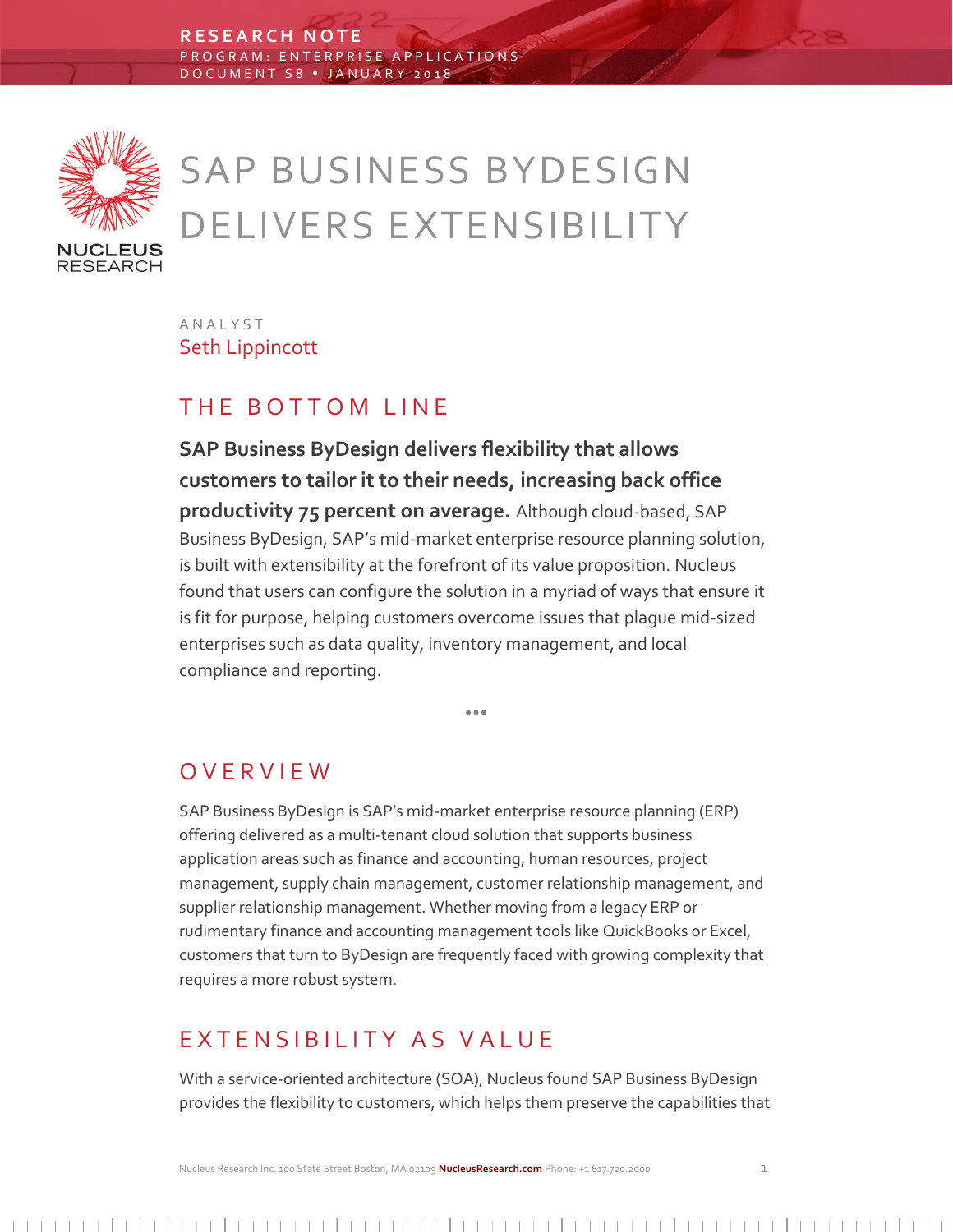differentiate them from their competitors. The software is designed to support organizations with global operations, providing a scalable cloud platform on top of which users can leverage dedicated repositories to store custom code, modified user interfaces, and run analytics. The services layer accesses the user's repositories, regardless of what they contain, giving customers the ability to tailor the system to their exact needs.

In addition to the SOA, ByDesign makes configuring business processes simple for key users, with step-by-step guides. For example, if a company wants to expand to a new geographic region, the administrator adds the region which automatically imports the language, tax rules and regulations, and chart of accounts, allowing the user to add components as needed.

To aid configuration, the system allows users to fit workflows to purpose using the business process library that comes standard with the product. If the library of workflows and business processes logic within ByDesign does not address the customer's need, they have two options as to how to proceed. First, they can bring in their own custom code to the solution that can be accessed via the service layer, preserving legacy competitive differentiators that customers have developed. Second, the SOA of the solution enables customers to build the extensions they need to address the business processes that don't come out-of-the-box. These customer- and partner-built extensions become a competitive differentiator for organizations that they can continue to improve and change as their business needs evolve.

# HOW COMPANIES REALIZE VALUE

As with many enterprise resource planning purchases, customers frequently turn to ByDesign when their business experiences a pain point that requires a new management system. Once the customer deploys ByDesign and starts to experience relief from the issues that plagued its prior enterprise resourcing planning solution, which often comes down to a lack of coordination and information siloes, the organization begins to realize what it can do with ByDesign that drives value. Nucleus found that customers realize value with Business ByDesign by having better accuracy and data quality in their bookkeeping, better inventory management, and localizations that make operating a global operation simpler.

### **DATA ACCURACY AND QUALITY**

Customers who previously managed their operations with QuickBooks or Microsoft Excel frequently complained of how cumbersome and error-ridden their recordkeeping was. This is especially true for organizations that are spread across multiple

Copyright © 2018 Nucleus Research, Inc. Reproduction in whole or in part without written permission is prohibited. 2 Nucleus Research is the leading provider of value-focused technology research and advice. **NucleusResearch.com**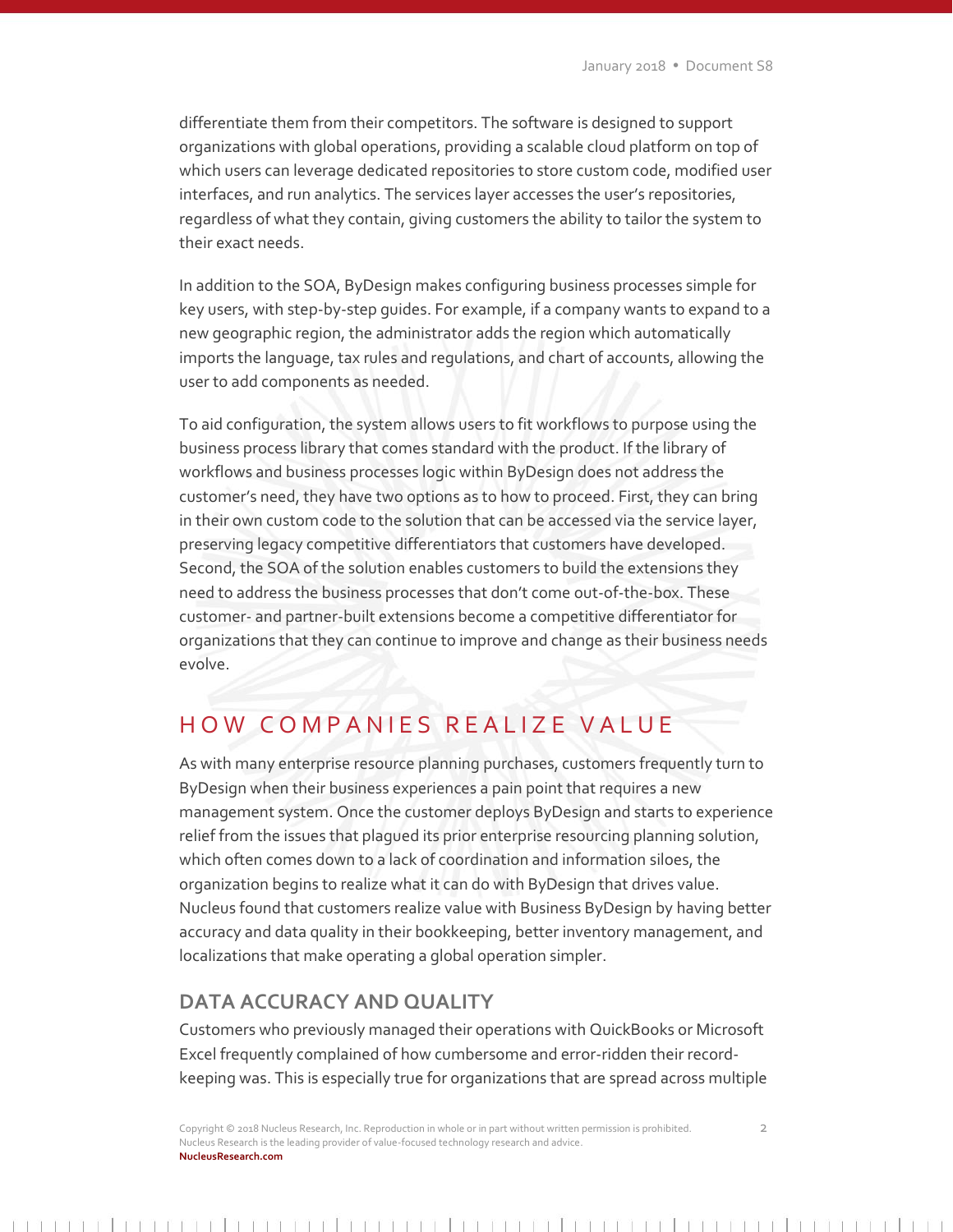geographies and operate in several currencies. With Business ByDesign, customers are able to centralize and better manage their financials. For example, companies can shrink their time to close from multiple weeks to just days. Nucleus found that back office staff were able to increase productivity 75 percent on average, with customers able avoid replacing staff lost through attrition or reallocate clerical employees.

Data accuracy also impacts manufacturing customers with complex build of materials (BOM) requirements and sophisticated production schedules. Errors frequently lead to scrapped production and excess inventory. Nucleus found that by eliminating these errors as information is moved from the sales order to the production order to the finished goods, ByDesign helps organizations keep operations running smoothly, reducing downtime and preserving profit margins.

#### **INVENTORY MANAGEMENT**

With Business ByDesign, companies that previously coped with a disjointed management system by carrying extra stock can reduce the overall production costs and shrink inventory. For operations that handle perishable materials that went to waste due to production bottlenecks or errors in the production order, the savings in inventory cost that is realized can be significant. Nucleus found that companies could save nearly one million dollars on a single stock keeping unit (SKU) that would have otherwise gone to waste or have been scrapped. Companies can translate the savings they realized into expanded sales and operations rather than continue to flounder due to expensive errors. Additionally, companies are able to reduce the cost of goods sold by utilizing inventory better, making them more competitive.

#### **LOCALIZATIONS**

Although tailored for mid-sized enterprises, ByDesign is backed by SAP's expertise in global ERP software, which aids organizations operating in multiple markets. From a reporting standpoint, ByDesign has capabilities built-in which allow users to input information into a report, such as an invoice with customer and order details, that is then customized to the local area automatically. This enables companies to pursue business in new locations without hiring expertise in the back office or finding translator. As a result, companies can maintain reporting compliance in local jurisdictions more easily, making expansion into new markets more feasible for a growing enterprise.

Copyright © 2018 Nucleus Research, Inc. Reproduction in whole or in part without written permission is prohibited. 3 Nucleus Research is the leading provider of value-focused technology research and advice. **NucleusResearch.com**